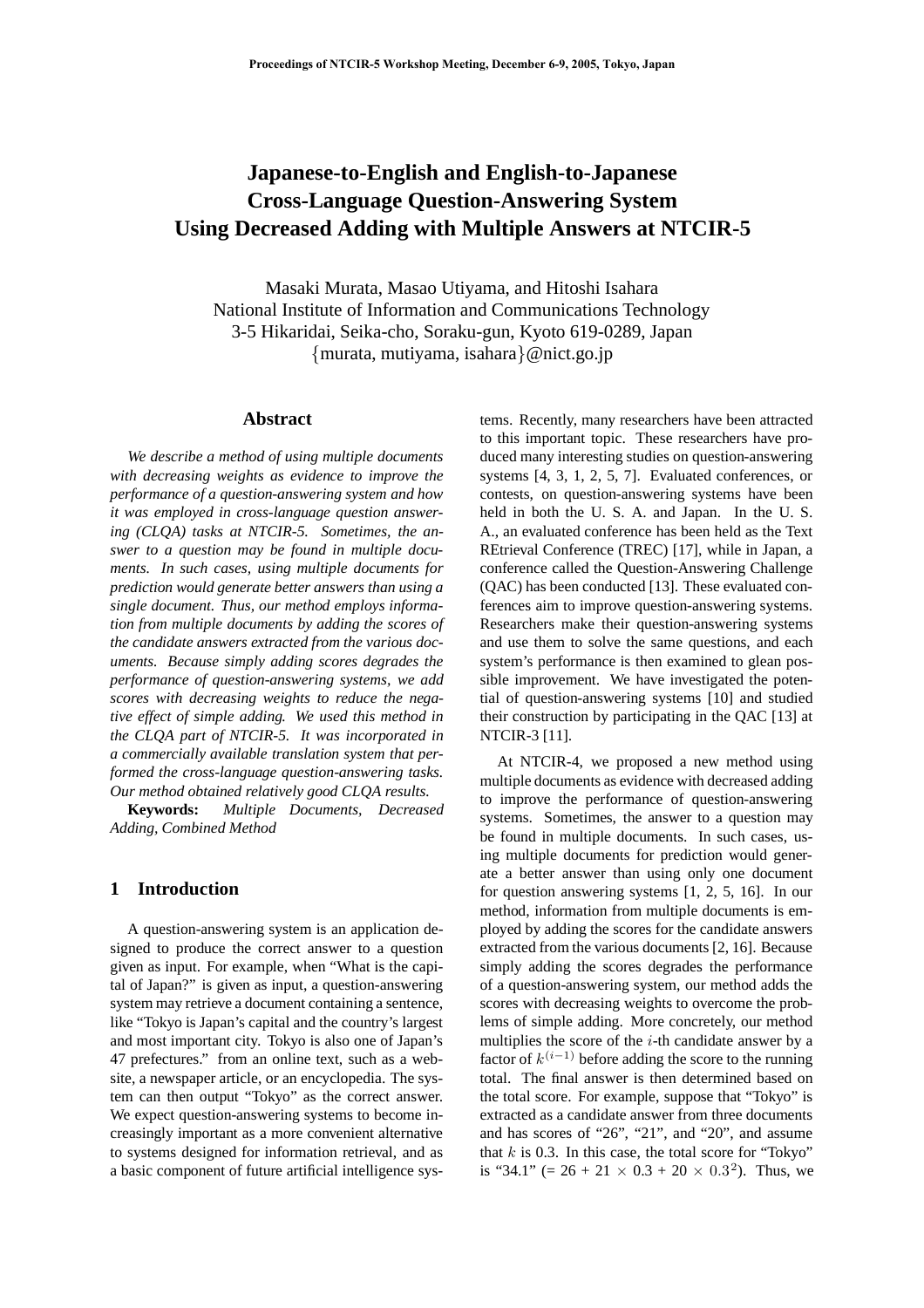**Table 1. Candidate answers with original scores, where "Tokyo" is the correct answer**

| Rank           | Candidate answer | Score    | Document ID |
|----------------|------------------|----------|-------------|
|                | Kyoto            | 3.3      | 926324      |
| 2              | Tokyo            | 3.2      | 259312      |
| 3              | Tokyo            | 2.8      | 451245      |
| $\overline{4}$ | Tokyo            | 2.5      | 371922      |
| 5              | Tokyo            | 2.4      | 221328      |
| 6              | Beijing          | 2.3      | 113127      |
|                |                  | $\cdots$ |             |

**Table 2. Candidate answers with simply added scores where "Tokyo" is the correct answer**

| Rank | Cand. ans. | Score    | Document ID     |
|------|------------|----------|-----------------|
|      | Tokyo      | 10.9     | 259312, 451245, |
| 2    | Kyoto      | 3.3      | 926324          |
| 3    | Beijing    | 2.3      | 113127          |
|      |            | $\cdots$ |                 |

calculate the score in the same way for each candidate and take the answer with the highest score as the correct answerWhen this method was used at CLQA (NTCIR-5), it obtained relatively high scores among those of the participants.

# **2 Use of Multiple Documents as Evidence with Decreased Adding**

Suppose that the question, "What is the capital of Japan?", is input to a question-answering system, with the goal of obtaining the correct answer, "Tokyo". A typical question-answering system would output the candidate answers and scores listed in Table 1. These systems also output a document ID indicating the document from which each candidate answer was extracted.

For the example shown in Table 1, the system outputs an incorrect answer, "Kyoto", as the first answer.

A method based on simply adding the scores of candidate answers was used previously [2, 16]. For our current example question, this produces the results shown in Table 2. In this case, the system outputs the correct answer, "Tokyo", as the first answer. The method can thus obtain correct answers by using multiple documents as evidence.

The problem with this method, however, is that it is likely to select candidate answers with high frequencies. It is a serious problem from a performance standpoint, in particular. In the case of a system with good inherent performance, the original scores that it

**Table 3. Candidate answers with original scores, where "Kyoto" is the correct answer**

| Rank           | Cand. ans. | Score    | Document ID |
|----------------|------------|----------|-------------|
|                | Kyoto      | 5.4      | 926324      |
| $\overline{c}$ | Tokyo      | 2.1      | 259312      |
| 3              | Tokyo      | 1.8      | 451245      |
| 4              | Tokyo      | 1.5      | 371922      |
| 5              | Tokyo      | 1.4      | 221328      |
| 6              | Beijing    | 1.3      | 113127      |
|                |            | $\cdots$ |             |

**Table 4. Candidate answers with simply added scores where "Kyoto" is the correct answer**

| Rank     | Cand. ans. | Score | Document ID     |  |  |  |  |  |  |
|----------|------------|-------|-----------------|--|--|--|--|--|--|
|          | Tokyo      | 6.8   | 259312, 451245, |  |  |  |  |  |  |
| 2        | Kyoto      | 5.4   | 926324          |  |  |  |  |  |  |
| 3        | Beijing    | 1.3   | 113127          |  |  |  |  |  |  |
| $\cdots$ |            |       |                 |  |  |  |  |  |  |

outputs are often more reliable than the simply added scores, so the use of this method often degrades the system performance.

To overcome this problem, we developed our new method of using multiple documents as evidence with decreased adding. Instead of simply adding the scores of the candidate answers, the method adds the scores with decreasing weights. This approach reduces the negative effect of a question-answering system being likely to select candidate answers with high frequencies, while still improving the accuracy of the system by adding the scores.

We can demonstrate the effect of our proposed method by giving an example. Suppose that a question-answering system outputs Table 3 in response to the question, "What was the capital of Japan in A.D. 1000?". The correct answer is "Kyoto", and the system outputs the correct answer as the first answer.

When we apply the method of simply adding scores in this system, however, we obtain the results shown in Table 4. In this case, the incorrect answer, "Tokyo", achieves the highest score.

To overcome this problem, we can try to apply our proposed method of adding candidate scores with decreasing weights. Suppose that we implement our method by multipling the score of the *i*-th candidate by a factor of  $0.\overline{3}^{(i-1)}$  before adding scores. In this case, the score for "Tokyo" is  $2.8 (= 2.1 + 1.8 \times 0.3)$  $+ 1.5 \times 0.3^2 + 1.4 \times 0.3^3$  and we obtain the results shown in Table 5. The correct answer, "Kyoto", achieves the highest score, while the score for "Tokyo"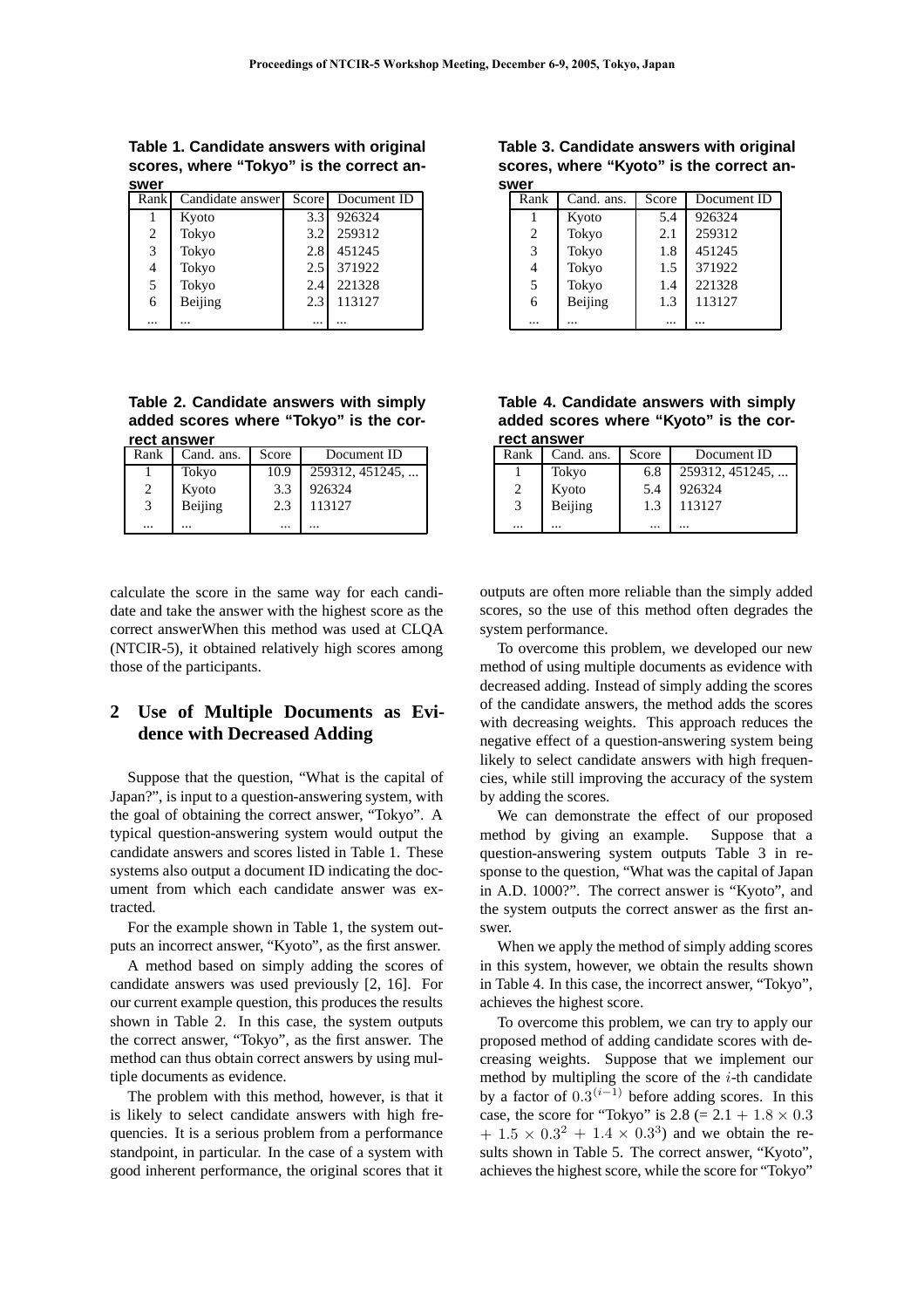**Table 5. Candidate answers obtained by decreased adding, where "Kyoto" is the correct answer**

| Rank | Cand. ans. Score |          | Document ID     |
|------|------------------|----------|-----------------|
|      | Kyoto            | 5.4      | 926324          |
|      | Tokyo            | 2.8      | 259312, 451245, |
| 3    | Beijing          | 1.3      | 113127          |
|      |                  | $\cdots$ |                 |

**Table 6. Candidate answers obtained by decreased adding, where when "Tokyo" is the correct answer**

| Rank     | Cand. ans. | Score | Document ID     |
|----------|------------|-------|-----------------|
|          | Tokyo      | 4.3   | 259312, 451245, |
|          | Kyoto      | 3.3   | 926324          |
| 3        | Beijing    | 2.3   | 113127          |
| $\cdots$ |            |       |                 |

is notably lower.

We can also apply our method to the first example question, "What is the capital of Japan?". When we use our method, the score for "Tokyo" is  $4.3 (= 3.2 +$  $2.8 \times 0.3 + 2.5 \times 0.3^2 + 2.4 \times 0.3^3$ , and we obtain the results shown in Table 6. As expected, "Tokyo" achieves the highest score.

As described here, our method of adding scores for candidate answers with decreasing weights successfully obtained the correct answers to each of the example questions. This suggests the feasibility of the method for reducing the effect of a question-answering system being likely to select candidate answers with high frequencies, while at the same time improving the system's accuracy.

# **3 Question-answering Systems Used in This Study**

The system utilizes three basic components:

#### 1. Prediction of answer type

The system predicts the answer to be a particular type of expression, based on whether the input question is indicated by an interrogative pronoun, an adjective, or an adverb. For example, if the input question is "Who is the prime minister of Japan?", the expression "Who" suggests that the answer will be a person's name.

#### 2. Document retrieval

The system extracts terms from the input question and retrieves documents by using these

terms. The retrieval process thus gathers documents that are likely to contain the correct answer. For example, for the input question "Who is the prime minister of Japan?", the system extracts "prime", "minister", and "Japan" as terms and retrieves documents accordingly.

### 3. Answer detection

The system extracts linguistic expressions that match the predicted expression type, as described above, from the retrieved documents. It then outputs the extracted expressions as candidate answers. For example, for the question "Who is the prime minister of Japan?", the system extracts person's names as candidate answers from documents containing the terms "prime", "minister", and "Japan".

#### **3.1 Prediction of answer type**

#### **3.1.1 Heuristic rules**

The system we used applies manually defined heuristic rules to predict the answer type. There are 39 of these rules. Some of them are listed here:

- 1. When *dare* "who" occurs in a question, a person's name is given as the answer type.
- 2. When *itsu* "when" occurs in a question, a time expression is given as the answer type.
- 3. When *donokurai* "how many" occurs in a question, a numerical expression is given as the answer type.

#### **3.2 Document retrieval**

Our system extracts terms from a question by using a morphological analyzer, ChaSen [6]. The analyzer first eliminates terms whose part of speech is a preposition or a similar type; it then retrieves by using the extracted terms.

The document retrieval method operates as follows: We first retrieve the top *kdr*<sup>1</sup> documents with the highest scores calculated from the equation

$$
Score(d)
$$
  
= 
$$
\sum_{\text{term } t} \left( \frac{tf(d, t)}{tf(d, t) + k_t \frac{length(d) + k_+}{\Delta + k_+}} \times log \frac{N}{df(t)} \right)
$$
 (1)

where *d* is a document, *t* is a term extracted from a question,  $tf(d, t)$  is the frequency of t occurring in document  $d$ ,  $df(t)$  is the number of documents in which *t* appears, *N* is the total number of documents,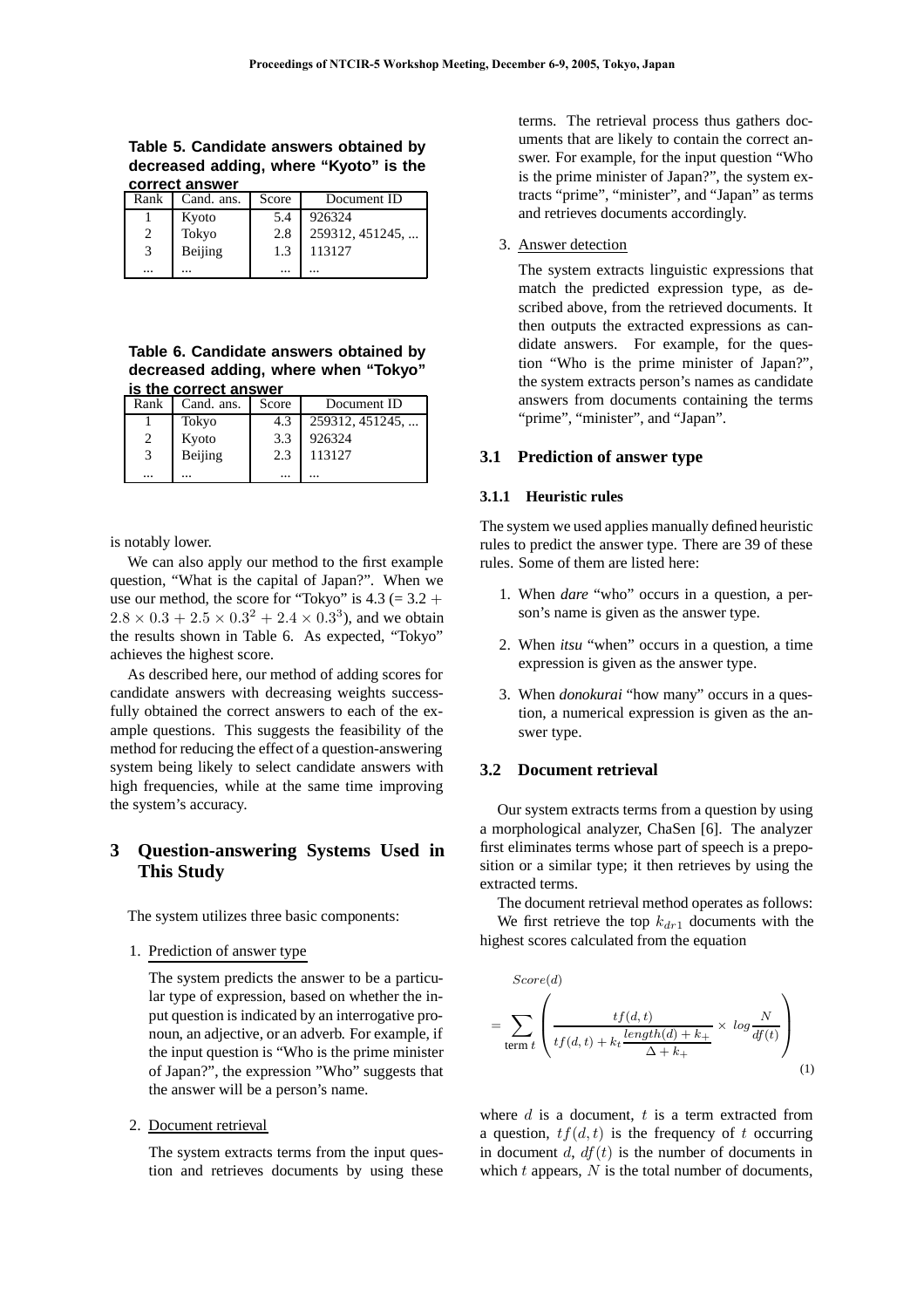*length*(*d*) is the length of *d*, and  $\Delta$  is the average length of all documents.  $k_t$  and  $k_+$  are constants defined according to experimental results. We based this equation on Robertson's equation [14, 15]. This approach is very effective, and we have used it extensively for information retrieval [9, 12, 8]. In the question answering system, we use a large number for *kt*.

Next, we re-rank the extracted documents according to the following equation and extract the top  $k_{dr2}$ documents, which are used in the ensuing answer extraction phase.

$$
Score(d)
$$
  
= 
$$
-min_{t1 \in T} log \prod_{t2 \in T3} (2dist(t1, t2) \frac{df(t2)}{N})^{w_{dr2}(t2)}
$$
  
= 
$$
max_{t1 \in T} \sum_{t2 \in T3} w_{dr2}(t2) log \frac{N}{2dist(t1, t2) * df(t2)}
$$
  
(2)

$$
T3 = \{t | t \in T, 2dist(t1, t) \frac{df(t)}{N} \le 1\},\tag{3}
$$

where *d* is a document, *T* is the set of terms in the question, and *dist*(*t*1*, t*2) is the distance between *t*1 and *t*2 (defined as the number of characters between them) with  $dist(t1, t2) = 0.5$  when  $t1 = t2$ .  $w_{dr2}(t2)$ is a function of *t*2 that is adjusted according to experimental results.

Because our question-answering system can determine whether terms occur near each other by reranking them according to Eq. 2, it can use full-size documents for retrieval. In this study, we extracted 20 documents for retrieval. The following procedure for answer detection is thus applied to the 20 extracted documents.

#### **3.3 Answer detection**

To detect answers, our system first generates candidate expressions for the answer from the extracted documents. We initially used morpheme n-grams for the candidate expressions, but this approach generated too many candidates. Instead, we now only use candidates consisting only of nouns, unknown words, and symbols. Also, we use the ChaSen analyzer to determine morphemes and their parts of speech.

Our approach to judging whether each candidate is a correct answer is to add the score  $(Score_{near}(c))$ for the candidate, under the condition that it is near an extracted term, and the score (*Scoresem*(*c*)) based on heuristic rules according to the answer type. The system then selects the candidates having the highest total points as correct answers.

We used the following method to calculate the score for a candidate *c* under the condition that it must be near the extracted terms.

$$
Score_{near}(c) = -log \prod_{t2 \in T3} (2dist(c, t2) \frac{df(t2)}{N})^{w_{dr2}(t2)}
$$

$$
= \sum_{t2 \in T3} w_{dr2}(t2)log \frac{N}{2dist(c, t2) * df(t2)}
$$
(4)

$$
T3 = \{t | t \in T, 2dist(c, t)\frac{df(t)}{N} \le 1\}
$$

where *c* is a candidate for the correct answer, and  $w_{dr2}(t2)$  is a function of  $t2$ , which is adjusted according to experimental results.

Next, we describe how the score  $(Score_{sem}(c))$  is calculated based on heuristic rules for the predicted answer type. We used 45 heuristic rules to award points to candidates and utilized the total points as the score. Some of the heuristic rules are listedbelow:

- 1. Add 1000 to candidates when they match one of the predicted answer types (a person's name, a time expression, or a numerical expression). We use named entity extraction techniques based on the support-vector machine method to judge whether a candidate matches a predicted answer type [18]. We used only five named entity as same as in our previous system [11].
- 2. When a country name is one of the predicted answer types, add 1000 to candidates found in our dictionary of countries, which includes the names of almost every country (636 expressions).
- 3. When the question contains *nani* Noun X "what Noun X", add 1000 to candidates having the Noun X.

Our system has an additional function that are used after answers are selected based on the scores. It is the compiling of similar answers. Our system compiles answers that are part of other answers and the difference in their scores is less than 90% of the best score. The compiling is done by eliminating answers other than the longest one. We call this method *rate-based answer compiling*.

# **4 How we handle cross-language question-answering**

We used commercially available translation software to translate the questions and documents. Our monolingual question answering system can only handle the Japanese language. Therefore, we translated the questions into Japanese, to perform the Englishto-Japanese question-answering, tasks and translated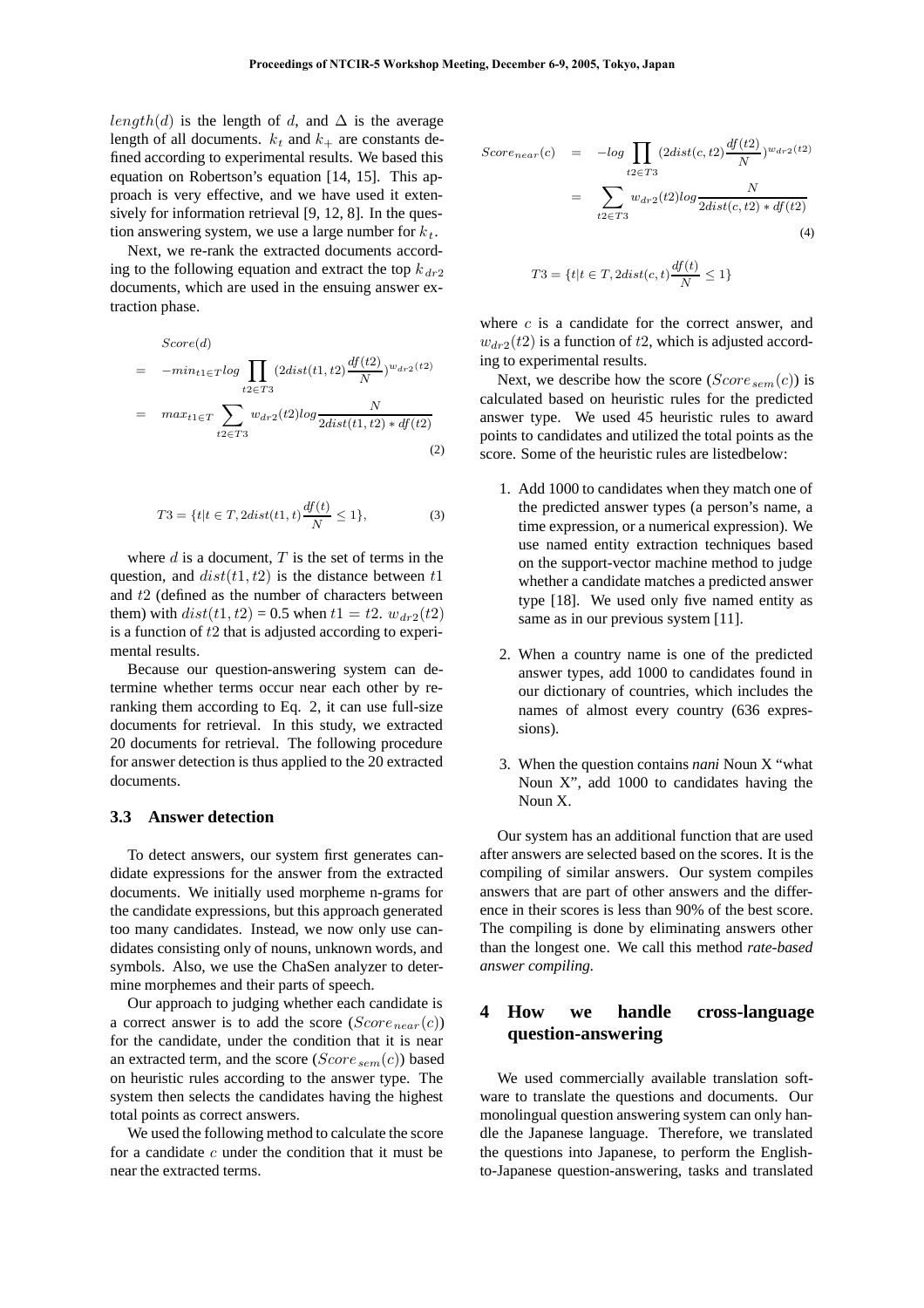the documents into English, to perform the Japaneseto-English tasks.<sup>1</sup>. We also used the same translation system to translate the answers.<sup>2</sup>

## **5 Experiments**

In this section, we show the experimental results in CLQA of NTCIR-5. Tables 7 to 11 show the results of CLQA at NTCIR-5. We submitted one official run (NICT-E-J-01) and four unofficial runs (NICT-E-J-u-01, NICT-E-J-u-02, NICT-J-E-u-01, and NICT-J-E-u-02). After the formal run, we made additional two runs (NICT-J-J--01, NICT-J-J--02). We used the decreasing weights method with  $k = 0.3$  in NICT-E-J-01, NICT-E-J-u-01, NICT-J-E-u-01, and NICT-J-J- *×* -01. We did not use it in NICT-E-J-u-02, NICT-J-E-02, and NICT-J-J--02. In the tables, "top 1" in the left most column indicates that only one answer was evaluated for each question, while "5 ans." indicates that five answers were evaluated for each question. Regarding "5 ans.", we used the top five answers. "Acc", "MRR", and "Top5" are evaluation metrics. "Acc" indicates the accuracy rate of the first answer. "MRR" indicates a score of  $1/r$  when the r-th submitted answer is correct. "Top5" indicates the ratio when one of the top five answers was correct. "\*+U" indicates answers that were not supported by a relevant document were judged to be correct. No "\*+U" indicates only the answers that were supported were judged to be correct. Tables 7 and 8 show the results for the English-to-Japanese question answering tasks, and Tables 9 and 10 show the results for the Japanese-to-English tasks. Table 11 shows the result for the Japanese-to-Japanese task.<sup>3</sup> Tables 7 10 and 11 show the evaluations of the Japanese answers, and Tables 8 and 9 show the evaluations of the English answers.

The following findings are indicated by the experimental results.

- *•* The decreasing weights were effective (compare "NICT-J-E-u-01" and "NICT-J-E-u-02", and "NICT-E-J-u-01" and "NICT-E-J-u-02").
- *•* The Japanese-to-English question-answering tasks were more difficult for our methods than the English-to-Japanese tasks were (compare "NICT-J-E-u-01" and "NICT-E-J-u-01", and "NICT-J-E-u-02" and "NICT-E-J-u-02").
- *•* When the translated answers were used, the evaluation scores were very low, as shown in Tables 8 and 10.
- The Japanese monolingual question-answering tasks were easier than the Japanese-to-English or English-to-Japanese question-answering tasks (compare "NICT-J-E-u-01", "NICT-E-J-u-01", and "NICT-J-J--01", and "NICT-J-E-u-02", "NICT-E-J-u-02", and "NICT-J-J--02").

## **6 Conclusions**

We described a new method of using multiple documents with decreasing weights as evidence to improve the performance of question-answering systems. Our decreased adding method multiplies the score of the *i*th candidate by  $k^{(i-1)}$  before adding the score to the running total. We found experimentally that 0.2 and 0.3 were good values for *k*. Our proposed method is simple and easy to use, and it produced large score improvements. These results demonstrate the feasibility and utility of our method. We used this method for the CLQA part of NTCIR-5. We incorporated it into a commercially available translation system that performed the cross-language question-answering tasks. Our method obtained relatively good results at CLQA.

# **Acknowledgement**

We are grateful to all of the organizers of NTCIR-5, who gave us a chance to participate in the NTCIR-5 contest to improve and examine our questionanswering system. We greatly appreciate the kindness of all those who helped us.

### **References**

- [1] C. L. A. Clarke, G. V. Cormack, and T. R. Lynam. Exploiting redundancy in question answering. In *Proceedings of the 24th Annual International ACM SIGIR Conference on Research and Development in Information Retrieval*, 2001.
- [2] S. Dumis, M. Banko, E. Brill, J. Lin, and A. Ng. Web question answering: Is more always better? In *Proceedings of the 25th Annual International ACM SIGIR Conference on Research and Development in Information Retrieval*, 2002.
- [3] A. Ittycheriah, M. Franz, W.-J. Zhu, and A. Ratnaparkhi. IBM's Statistical Question Answering System. In *TREC-9 Proceedings*, 2001.
- [4] J. Kupiec. MURAX: A robust linguistic approach for question answering using an on-line encyclopedia. In *Proceedings of the Sixteenth Annual International ACM SIGIR Conference on Research and Development in Information Retrieval*, 1993.
- [5] B. Magnini, M. Negri, R. Prevete, and H. Tanev. Is it the right answer? Exploiting web redundancy for

<sup>&</sup>lt;sup>1</sup>In the English-to-Japanese tasks, the questions were written in English and the documents were written in Japanese. In the Japanese-to-English tasks, the questions were written in Japanese and the documents were written in English

<sup>2</sup>For example, to output English answers in the English-to-Japanese tasks, we translated the Japanese answers extracted from the Japanese documents into English, and to output English answers in the Japanese-to-English tasks, we translated the Japanese answers extracted from the Japanese documents into English. We used Japanese documents in the Japanese-to-English tasks because we only used a Japanese question-answering system.)

<sup>3</sup>The Japanese-to-Japanese task is not considered in NICIR-5.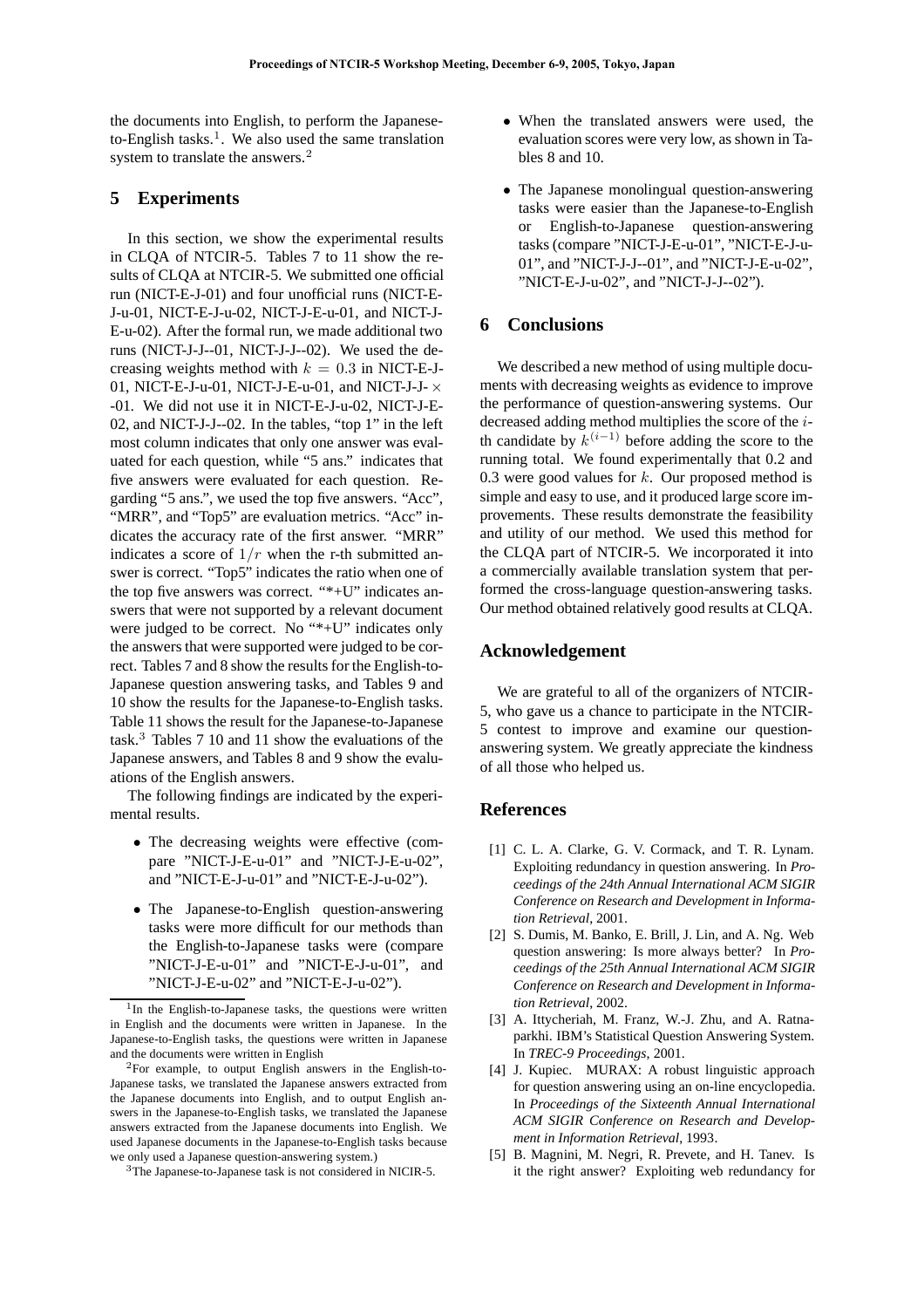**Table 7. Evaluation of Japanese answers in the English-to-Japanese question-answering tasks**

| System ID                        | Acc   | <b>MRR</b> | Top <sub>5</sub> | $Acc+U$ | $MRR+U$ | $Top5+U$ |
|----------------------------------|-------|------------|------------------|---------|---------|----------|
| $NICT-E-J-01$ (top 1)            | 0.090 | 0.090      | 0.090            | 0.120   | 0.120   | 0.120    |
| NICT-E-J-u-01 (top 1)            | 0.090 | 0.090      | 0.090            | 0.120   | 0.120   | 0.120    |
| NICT-E-J-u-01 $(5 \text{ ans.})$ | 0.090 | 0.095      | 0.105            | 0.120   | 0.155   | 0.210    |
| $NICT-E-J-u-02$ (top 1)          | 0.075 | 0.075      | 0.075            | 0.100   | 0.100   | 0.100    |
| NICT-E-J- $u$ -02 (5 ans.)       | 0.075 | 0.086      | 0.105            | 0.100   | 0.128   | 0.175    |

**Table 8. Evaluation of English answers in the English-to-Japanese question-answering tasks**

| System ID                        | Acc   | <b>MRR</b> | Top5  | $Acc+U$ | $MRR+U$ | $Top5+U$ |
|----------------------------------|-------|------------|-------|---------|---------|----------|
| $NICT-E-J-u-01$ (top 1)          | 0.000 | 0.000      | 0.000 | 0.040   | 0.040   | 0.040    |
| NICT-E-J-u-01 $(5 \text{ ans.})$ | 0.000 | 0.000      | 0.000 | 0.040   | 0.052   | 0.070    |
| $NICT-E-J-u-02$ (top 1)          | 0.000 | 0.000      | 0.000 | 0.035   | 0.035   | 0.035    |
| NICT-E-J-u-02 $(5 \text{ ans.})$ | 0.000 | 0.000      | 0.000 | 0.035   | 0.042   | 0.055    |

**Table 9. Evaluation of English answers in the Japanese-to-English question-answering tasks**

| System ID                        | Acc               | <b>MRR</b> | Top5  | $Acc+U$ | $MRR+U$ | $Top5+U$ |
|----------------------------------|-------------------|------------|-------|---------|---------|----------|
| $NICT-J-E-u-01$ (top 1)          | 0.010             | 0.010      | 0.010 | 0.030   | 0.030   | 0.030    |
| $NICT-J-E-u-01$ (5 ans.)         | 0.010             | 0.016      | 0.025 | 0.030   | 0.041   | 0.065    |
| $NICT-J-E-u-02$ (top 1)          | $\mid 0.025 \mid$ | 0.025      | 0.025 | 0.030   | 0.030   | 0.030    |
| NICT-J-E-u-02 $(5 \text{ ans.})$ | 0.025             | 0.029      | 0.035 | 0.030   | 0.037   | 0.050    |

**Table 10. Evaluation of Japanese answers in the Japanese-to-English question-answering tasks**

| System ID                        | Acc                     | <b>MRR</b> | Top5  |       | $Acc+U$   $MRR+U$   $Top5+U$ |       |
|----------------------------------|-------------------------|------------|-------|-------|------------------------------|-------|
| $NICT-J-E-u-01$ (top 1)          | 0.000                   | 0.000      | 0.000 | 0.020 | 0.020                        | 0.020 |
| NICT-J-E-u-01 $(5 \text{ ans.})$ | $\mid 0.000 \mid 0.000$ |            | 0.000 | 0.020 | 0.031                        | 0.050 |
| NICT-J-E-u-02 (top 1)            | $\mid$ 0.000            | 0.000      | 0.000 | 0.010 | 0.010                        | 0.010 |
| NICT-J-E-u-02 $(5 \text{ ans.})$ | 0.000                   | 0.000      | 0.000 | 0.010 | 0.019                        | 0.035 |

**Table 11. Evaluation of Japanese monolingual question-answering tasks**

| System ID                                                      | Acc   | <b>MRR</b>        | Top5  |       | $Acc+U$ MRR+U | $\Gamma$ Top 5+U |
|----------------------------------------------------------------|-------|-------------------|-------|-------|---------------|------------------|
| NICT-J-J--01 (top 1) $\vert$ 0.170 $\vert$ 0.170 $\vert$ 0.170 |       |                   |       | 0.265 | 0.265         | 0.265            |
| NICT-J-J--01 (5 ans.)   $0.170$   $0.239$   $0.370$            |       |                   |       | 0.265 | 0.386         | 0.605            |
| $NICT-J-J-02$ (top 1)                                          | 0.190 | 10.190            | 0.190 | 0.240 | 0.240         | 0.240            |
| NICT-J-J--02 (5 ans.)   $0.190$                                |       | $\mid 0.261 \mid$ | 0.380 | 0.240 | 0.362         | 0.565            |